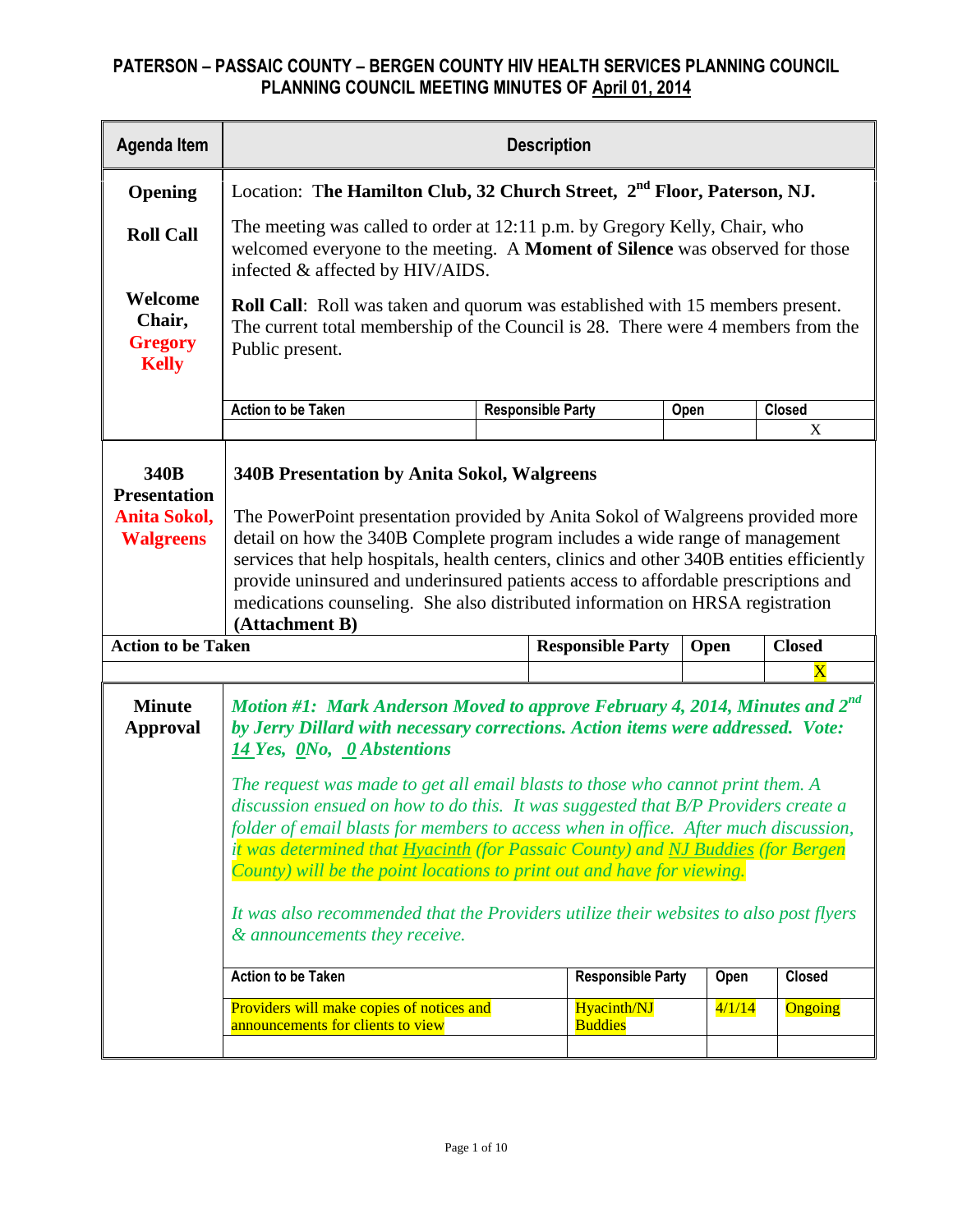|                                                                        | <b>Chairman's Report, Gregory Kelly:</b>                                                                                                                                                                                                                                                                                                                                                                                                                                                                                                                                                                                                                                                     |                          |      |               |  |  |  |
|------------------------------------------------------------------------|----------------------------------------------------------------------------------------------------------------------------------------------------------------------------------------------------------------------------------------------------------------------------------------------------------------------------------------------------------------------------------------------------------------------------------------------------------------------------------------------------------------------------------------------------------------------------------------------------------------------------------------------------------------------------------------------|--------------------------|------|---------------|--|--|--|
| <b>Report of</b><br>the Planning<br>Council<br>Chair<br><b>Gregory</b> | -The Chairman reported that there was a conference call with HRSA's PMO on<br>Friday, March 28th. HRSA is asking to review the Planning Council's (PC) bylaws<br>from a legislative perspective. The Chair has already approached Frank Covello, Esq<br>who believes that PC is in compliance. The PC bylaws will be submitted to HRSA<br>for review.                                                                                                                                                                                                                                                                                                                                        |                          |      |               |  |  |  |
| <b>Kelly</b>                                                           | <b>Bylaw change requested:</b><br>- During the Chair's report, it was requested that the PC look to possibly changing<br>the period of absences allowed in the Bylaws from current rolling year to calendar<br>year or FY (March to March). Chair stated that maybe it could be looked into. Then<br>excused absences were brought up. The Chair stated this would be discussed at the<br>Steering committee level.                                                                                                                                                                                                                                                                          |                          |      |               |  |  |  |
|                                                                        | The Chair continued and stated that the PMO also questioned the Administrative<br>Mechanism (AM). PMO felt that the AM questions needed to be critiqued more and<br>the questions needed to be more specific. Per Millie Izquierdo, the PMO wanted<br>more accountability from results and per Vice Chair, Marie Browne the PMO wants<br>to ensure that the Provider feedback is measureable. Jerry Dillard suggested a<br>process: (1) review responses received from Office of the Grantee, (2) the<br>Chair/Vice Chair and/or Steering determine the measurable goals (3) have a follow-<br>up process established. Then, Paul Persaud recommended that the instrument (AM)<br>be tested. |                          |      |               |  |  |  |
|                                                                        | The Chair continued and stated that they also talked about the upcoming Priority<br>Setting process. PMO wants to be kept in the loop on the PS process and progress.                                                                                                                                                                                                                                                                                                                                                                                                                                                                                                                        |                          |      |               |  |  |  |
|                                                                        | This ended the Chair's report.                                                                                                                                                                                                                                                                                                                                                                                                                                                                                                                                                                                                                                                               |                          |      |               |  |  |  |
| <b>Action to be Taken</b>                                              |                                                                                                                                                                                                                                                                                                                                                                                                                                                                                                                                                                                                                                                                                              | <b>Responsible Party</b> | Open | <b>Closed</b> |  |  |  |
|                                                                        | Address changing absentee time from rolling to calendar or FY.<br>Vote for Removal: Frank Covello, Esq.                                                                                                                                                                                                                                                                                                                                                                                                                                                                                                                                                                                      | Chair                    |      |               |  |  |  |
| Vote for<br><b>Removal</b><br><b>Frank</b><br><b>Covello, Esq</b>      | Candidates up for removal: John Frederick and Freddy Rodrigrez.<br>John Frederick's removal was discussed first. John brought up the fact that the<br>hearing date on his mailed letter for the removal hearing was incorrect from the<br>Admin; however, John agreed to continue today with the process. After comments<br>by John and members of the PC a vote was taken: The Vote OYES to Remove; and<br><b>19 NO to remove.</b> John was <b>NOT</b> removed from the Council.<br>Freddy Rodriguez was not present for comments during this removal process. After                                                                                                                        |                          |      |               |  |  |  |
|                                                                        | discussion concerning the removal of Freddy Rodriguez, the vote was taken: 5 YES<br>to Remove, and 14 NO to Remove. Freddy was NOT removed from the Council.<br>This ended the Vote for Removal for this meeting.                                                                                                                                                                                                                                                                                                                                                                                                                                                                            |                          |      |               |  |  |  |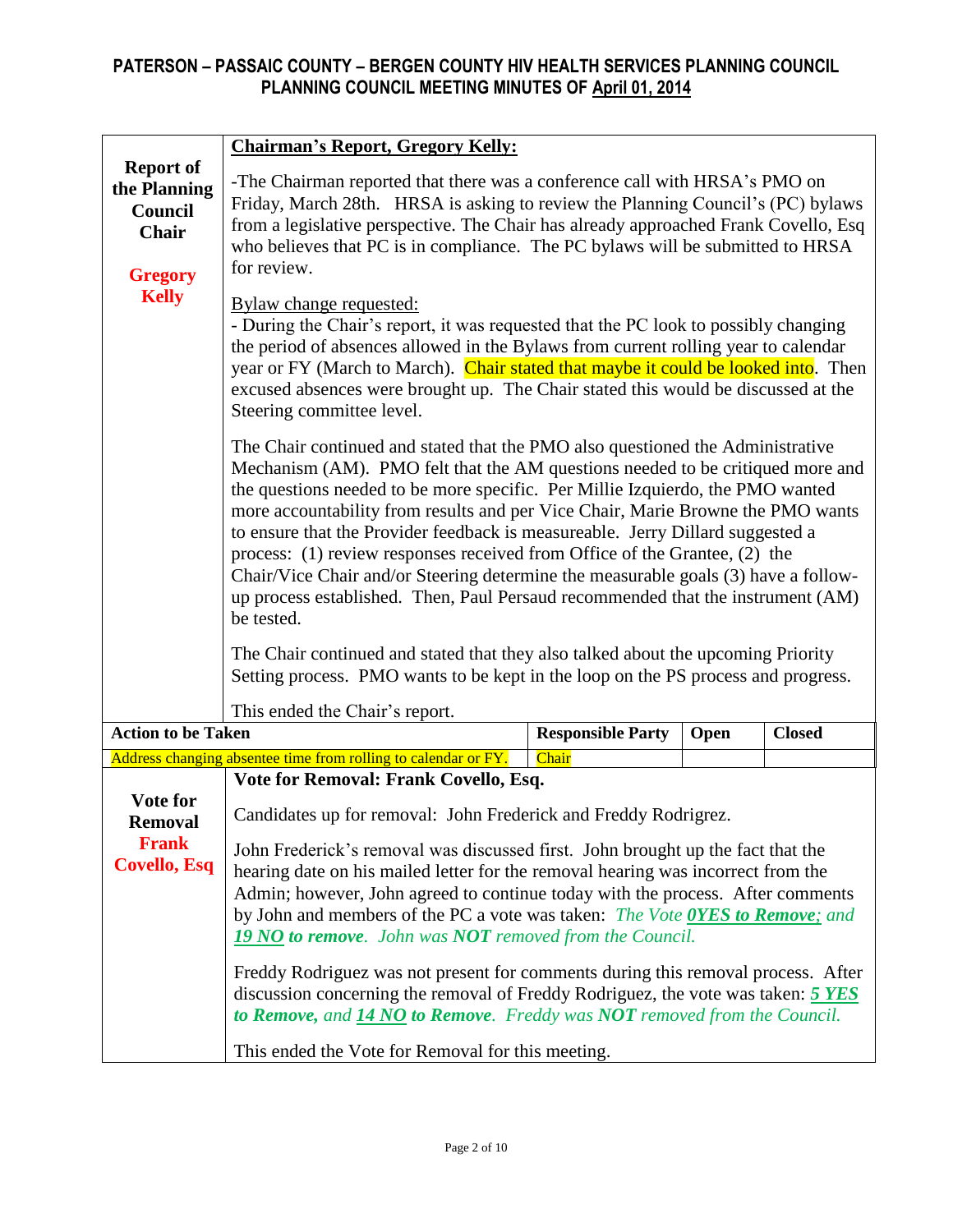| <b>Report of</b>          |                                                                                           |                          |        |               |  |  |  |  |  |  |
|---------------------------|-------------------------------------------------------------------------------------------|--------------------------|--------|---------------|--|--|--|--|--|--|
| the                       | Karen Walker - CAEAR Coalition Liaison reported:                                          |                          |        |               |  |  |  |  |  |  |
| <b>Liaisons</b>           | - CAEAR is working with the other Federal AIDS policy partners to look at how the         |                          |        |               |  |  |  |  |  |  |
|                           |                                                                                           |                          |        |               |  |  |  |  |  |  |
| <b>Karen</b>              | ACA is going to influence Ryan White. They are working on a uniformed advocate            |                          |        |               |  |  |  |  |  |  |
| <b>Walker</b>             | message to be used on Capitol Hill. CAEAR is having a meeting on June 5 & 6 in            |                          |        |               |  |  |  |  |  |  |
| <b>CAEAR</b>              | Washington D.C. She will provide more information to MJ                                   |                          |        |               |  |  |  |  |  |  |
|                           | - Another thing being looked at in the President's budget, is considering folding Part    |                          |        |               |  |  |  |  |  |  |
|                           | D into Part C.                                                                            |                          |        |               |  |  |  |  |  |  |
|                           | This ended Karen Walker's report.                                                         |                          |        |               |  |  |  |  |  |  |
| <b>Action to be Taken</b> |                                                                                           | <b>Responsible Party</b> | Open   | <b>Closed</b> |  |  |  |  |  |  |
|                           | Provide June CAEAR DC meeting information to MJ for                                       |                          |        | $\mathbf X$   |  |  |  |  |  |  |
| distribution              |                                                                                           |                          |        |               |  |  |  |  |  |  |
| <b>Sonya</b>              | Sonya Franklin-Thompson - DOH (NJ Department of Health) reported:                         |                          |        |               |  |  |  |  |  |  |
| <b>Frankin-</b>           | <b>Question</b> from last meeting: Who is considered to be in the unaware population?     |                          |        |               |  |  |  |  |  |  |
| <b>Thompson</b>           | Answer: Sonya provided information at this meeting about this question; but will          |                          |        |               |  |  |  |  |  |  |
| <b>DOH</b>                | come back, yet again, with more clarity.                                                  |                          |        |               |  |  |  |  |  |  |
|                           |                                                                                           |                          |        |               |  |  |  |  |  |  |
|                           | She continued her report:                                                                 |                          |        |               |  |  |  |  |  |  |
|                           | -Ryan White B 2013 ended March 31, 2014                                                   |                          |        |               |  |  |  |  |  |  |
|                           | -Ryan White B 2014 letters were sent out and 100% of the grants were submitted in         |                          |        |               |  |  |  |  |  |  |
|                           | SAGE(Systems for Administrating Grants Electronically) on or before deadline              |                          |        |               |  |  |  |  |  |  |
|                           | -Ryan White B 2014 grants are currently going through the review process                  |                          |        |               |  |  |  |  |  |  |
|                           | approximately 70% approved at Service Director level or higher, Attachment Cs have        |                          |        |               |  |  |  |  |  |  |
|                           | been developed                                                                            |                          |        |               |  |  |  |  |  |  |
|                           | -Grants on the state cycle (including state care, prevention and testing) – grant letters |                          |        |               |  |  |  |  |  |  |
|                           | are being prepared and dates for SAGE open/close dates are not yet set.                   |                          |        |               |  |  |  |  |  |  |
|                           |                                                                                           |                          |        |               |  |  |  |  |  |  |
|                           | This ended the DOH report.                                                                |                          |        |               |  |  |  |  |  |  |
| <b>Action to be Taken</b> |                                                                                           | <b>Responsible Party</b> | Open   | <b>Closed</b> |  |  |  |  |  |  |
|                           | Continue research on <b>Unaware</b> definition - persons who                              | Sonya F-T                | 4/1/14 |               |  |  |  |  |  |  |
| have not been tested.     | Office of the Grantee, Millie Izquierdo reported:                                         |                          |        |               |  |  |  |  |  |  |
| Office of the             |                                                                                           |                          |        |               |  |  |  |  |  |  |
| <b>Grantee</b>            | She was presenting the final Utilization Report. Copies were provided. See                |                          |        |               |  |  |  |  |  |  |
| <b>Millie</b>             | <b>Attachment A.</b>                                                                      |                          |        |               |  |  |  |  |  |  |
| <b>Izquierdo</b>          |                                                                                           |                          |        |               |  |  |  |  |  |  |
|                           | She has been diligently working on the SPNS grant. Director Ivy stated that Millie        |                          |        |               |  |  |  |  |  |  |
|                           | I. had to work over the weekend to complete the grant.                                    |                          |        |               |  |  |  |  |  |  |
|                           | HRSA is looking for a report to be submitted on the impact of ACA to this TGA's           |                          |        |               |  |  |  |  |  |  |
|                           | clients per agency. Millie I. will be requesting a small report from each agency.         |                          |        |               |  |  |  |  |  |  |
|                           |                                                                                           |                          |        |               |  |  |  |  |  |  |
|                           | Award Grants should be sent out by Friday. A partial award was received for               |                          |        |               |  |  |  |  |  |  |
|                           | FY2014. Also the scores were very high for the application submitted!                     |                          |        |               |  |  |  |  |  |  |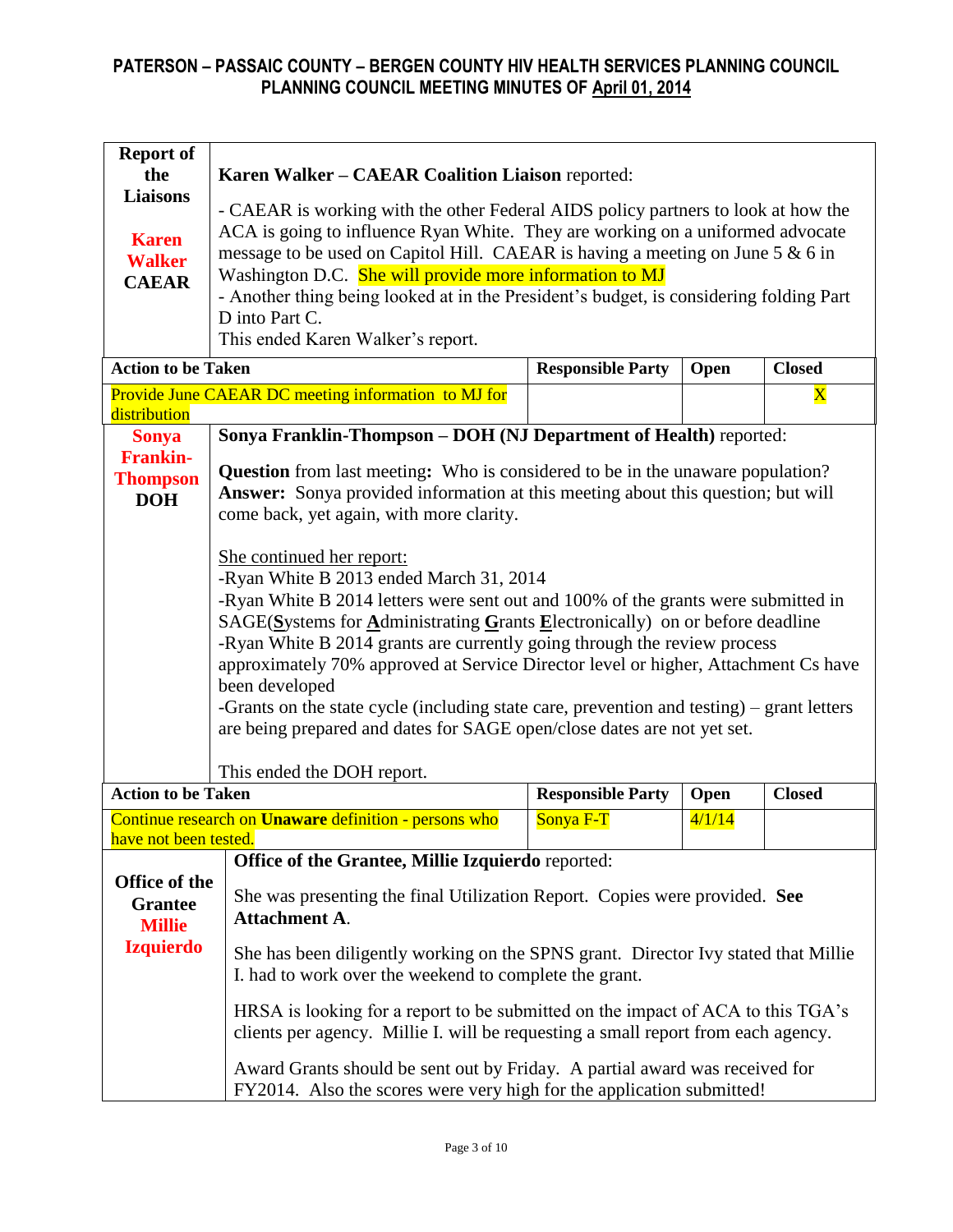This ended the Grantee's report.

|                           | Jessica Frenkian, CDC (Community Development Chair), Chairman, provided                                                                                                                                                             |                          |      |               |  |  |  |  |  |  |  |
|---------------------------|-------------------------------------------------------------------------------------------------------------------------------------------------------------------------------------------------------------------------------------|--------------------------|------|---------------|--|--|--|--|--|--|--|
| <b>Community</b>          | the following report:                                                                                                                                                                                                               |                          |      |               |  |  |  |  |  |  |  |
| <b>Development</b>        |                                                                                                                                                                                                                                     |                          |      |               |  |  |  |  |  |  |  |
| <b>Committee</b>          | 1. The CDC met both in February and March.                                                                                                                                                                                          |                          |      |               |  |  |  |  |  |  |  |
|                           | 2. Elections were held in February. Jessica Frenkian will continue as Chair, and<br>(CDC)<br>Kathleen DeMichele is the new CDC Vice Chair<br>3. There are now 28 members on the Council. Three of latest members sworn in<br>Chair, |                          |      |               |  |  |  |  |  |  |  |
|                           |                                                                                                                                                                                                                                     |                          |      |               |  |  |  |  |  |  |  |
|                           |                                                                                                                                                                                                                                     |                          |      |               |  |  |  |  |  |  |  |
| <b>Jessica</b>            | were present today: Nick Kubisky, Ron Sonye, and Jorge Santiago who introduced                                                                                                                                                      |                          |      |               |  |  |  |  |  |  |  |
| <b>Frenkian</b>           | themselves.                                                                                                                                                                                                                         |                          |      |               |  |  |  |  |  |  |  |
|                           | 4. There are two applicants awaiting Orientation                                                                                                                                                                                    |                          |      |               |  |  |  |  |  |  |  |
|                           | 5. Recruitment efforts:                                                                                                                                                                                                             |                          |      |               |  |  |  |  |  |  |  |
|                           | - February: 11 people attended S/N recruitment presentation (Presenters: Greg,                                                                                                                                                      |                          |      |               |  |  |  |  |  |  |  |
|                           | Anjettica, Elaine, Lovetta,) and Jabriel) and one application returned & in                                                                                                                                                         |                          |      |               |  |  |  |  |  |  |  |
|                           | process. March: 9 people attended recruitment presentation at Bergen Family                                                                                                                                                         |                          |      |               |  |  |  |  |  |  |  |
|                           | Center (Presenters: Paula and Kathleen) and two applications received. On                                                                                                                                                           |                          |      |               |  |  |  |  |  |  |  |
|                           | April 14, recruitment will be done at NJ Buddies (Ray W & Kathleen will                                                                                                                                                             |                          |      |               |  |  |  |  |  |  |  |
|                           | present).                                                                                                                                                                                                                           |                          |      |               |  |  |  |  |  |  |  |
|                           | 6. The goal is to reach the 33 member capacity and then focus on the Alternate Pool<br>for the PC.                                                                                                                                  |                          |      |               |  |  |  |  |  |  |  |
|                           | 7. The PSA (Public Service Announcement ) is still in progress and is expected to                                                                                                                                                   |                          |      |               |  |  |  |  |  |  |  |
|                           | be done on June 20.                                                                                                                                                                                                                 |                          |      |               |  |  |  |  |  |  |  |
|                           | 8. The updated Recruitment Kit will be sent out to all Council members so that                                                                                                                                                      |                          |      |               |  |  |  |  |  |  |  |
|                           | they might assist in the recruitment efforts.                                                                                                                                                                                       |                          |      |               |  |  |  |  |  |  |  |
|                           |                                                                                                                                                                                                                                     |                          |      |               |  |  |  |  |  |  |  |
|                           | Donna Nelson-Ivy recommended a local "re-entry program" as a possible venue for                                                                                                                                                     |                          |      |               |  |  |  |  |  |  |  |
|                           | potential member recruitment. Troy Love stated that due to the stigma; recruitment                                                                                                                                                  |                          |      |               |  |  |  |  |  |  |  |
|                           | with this population has been a real issue. Social media has caused more                                                                                                                                                            |                          |      |               |  |  |  |  |  |  |  |
|                           | resistance. Per Frank Covello's interpretation, there could be representatives of                                                                                                                                                   |                          |      |               |  |  |  |  |  |  |  |
|                           | persons (1) released from state, local, or federal prison, (2) within the last 3 years                                                                                                                                              |                          |      |               |  |  |  |  |  |  |  |
|                           | (3) had HIV/AIDS when released; who could be candidates for membership.                                                                                                                                                             |                          |      |               |  |  |  |  |  |  |  |
|                           | This ended the CDC report.                                                                                                                                                                                                          |                          |      |               |  |  |  |  |  |  |  |
| <b>Action to be Taken</b> |                                                                                                                                                                                                                                     | <b>Responsible Party</b> | Open | <b>Closed</b> |  |  |  |  |  |  |  |
|                           |                                                                                                                                                                                                                                     |                          |      |               |  |  |  |  |  |  |  |
|                           |                                                                                                                                                                                                                                     |                          |      |               |  |  |  |  |  |  |  |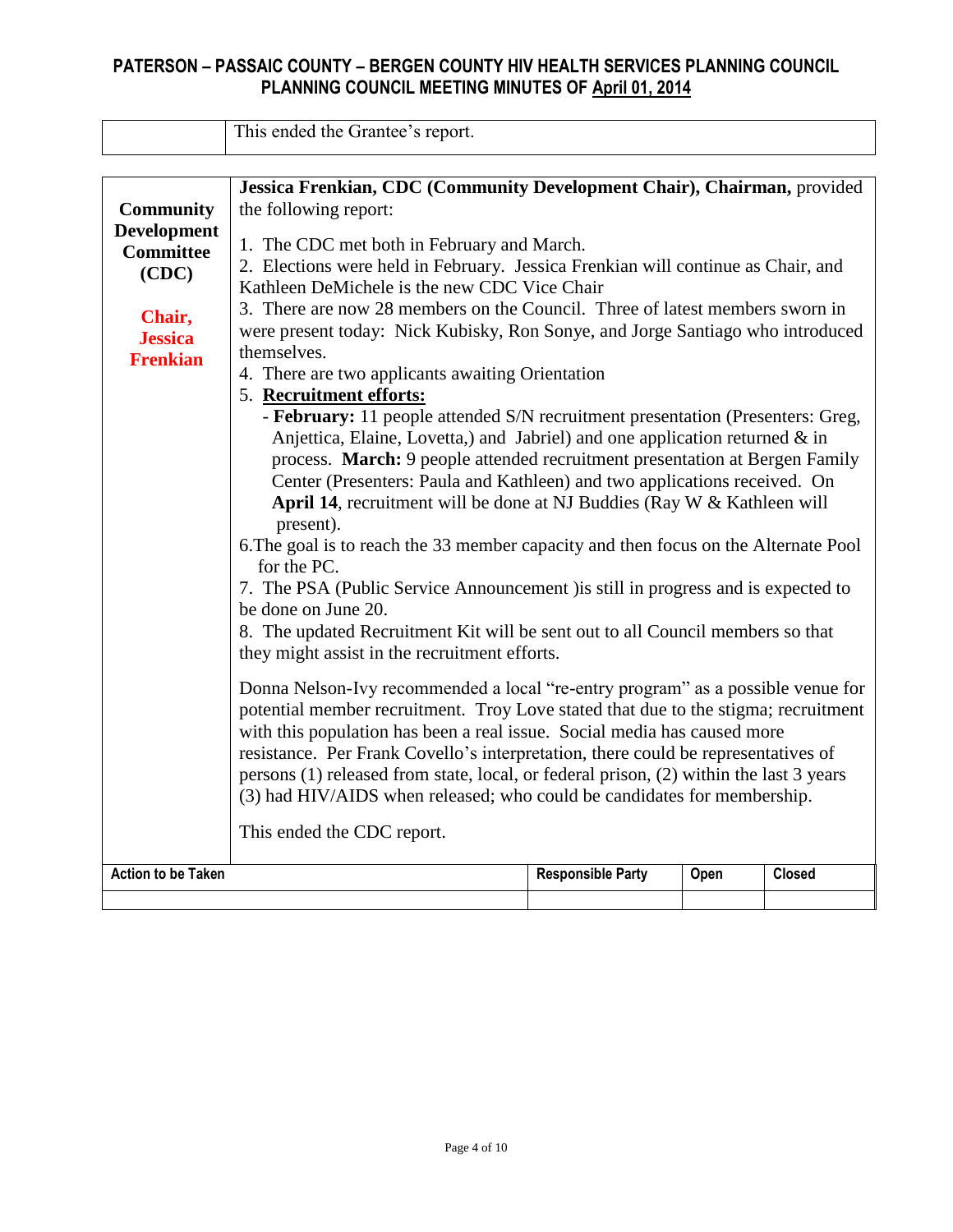| <b>PLANNING &amp;</b>                               | Planning & Development (P&D) Chair, Karen Walker reported on the<br>following:                                                                                                                                                                                                                                                                                                                                                                                                                                                                                                                                                                                                                                                                |
|-----------------------------------------------------|-----------------------------------------------------------------------------------------------------------------------------------------------------------------------------------------------------------------------------------------------------------------------------------------------------------------------------------------------------------------------------------------------------------------------------------------------------------------------------------------------------------------------------------------------------------------------------------------------------------------------------------------------------------------------------------------------------------------------------------------------|
| <b>DEVELOPMENT</b><br>Chair,<br><b>Karen Walker</b> | P&D did not meet in March. They did meet on February 12 and Karen was not<br>present, so Jerry Dillard provided the P&D report today. He reported that at<br>the February P&D meeting, Karen Walker was elected P&D Chair, and Jerry<br>Dillard was elected Vice Chair.                                                                                                                                                                                                                                                                                                                                                                                                                                                                       |
|                                                     | He stated that P&D was bringing forth to the Planning Council the proposal to<br>have a discussion today on the upcoming Priority Setting (PS) Process. He<br>further stated that improvement had been realized in the PS process, as per the<br>meeting evaluations; however, the Council was now being asked to discuss<br>"Where do we go from here - regarding the following two Priority Setting (PS)<br>possibilities?". He pointed out that the two options being presented at this<br>time were:                                                                                                                                                                                                                                      |
|                                                     | 1. Continue to do PS the way it's been done. The Council will be fully<br>involved, see all of the data, review it as a Council, etc. The process would be<br>done by the Council as a whole.<br>2. There will be a Special Committee (SC) created for the purpose of doing<br>PS. It would be people appointed or people who would volunteer to be on the<br>Special Committee (SC). The Special Committee would look at all the data,<br>resources, then deliberate, establish priorities, and then solidify, and would<br>come back to PC with recommendations. The PC would then receive the final<br>product for full review and ratification. This would allow the PC to be able to<br>carry on with its other business simultaneously. |
|                                                     | At this time he requested that the PC express how they felt about the PS<br>options in terms of how to proceed. He did state that the consensus of the P&D<br>is that a Special Committee be formed to conduct the process due to the fact it<br>would be more time efficient and cost effective.                                                                                                                                                                                                                                                                                                                                                                                                                                             |
|                                                     | Some of the discussion:<br>It was determined that in previous years, the Task Force approach had<br>$\bullet$<br>been done with P&D filling that role; however, the former HRSA PMO<br>had stopped it. Now it appears that the new PMO states that this<br>approach can be done<br>There was a concern that inexperience people on the Special Committee<br>would bog down the process                                                                                                                                                                                                                                                                                                                                                        |
|                                                     | PC Chair stated that he definitely wanted to try the Special Committee<br>with experienced and non-aligned members.<br><b>Question:</b> What's wrong with the way we did it last year? <b>Answer:</b><br>Although the evaluations were favorable, some people also weren't<br>satisfied and the process was very time consuming<br>The main focus of PC and the major responsibility of the PC is PS and                                                                                                                                                                                                                                                                                                                                      |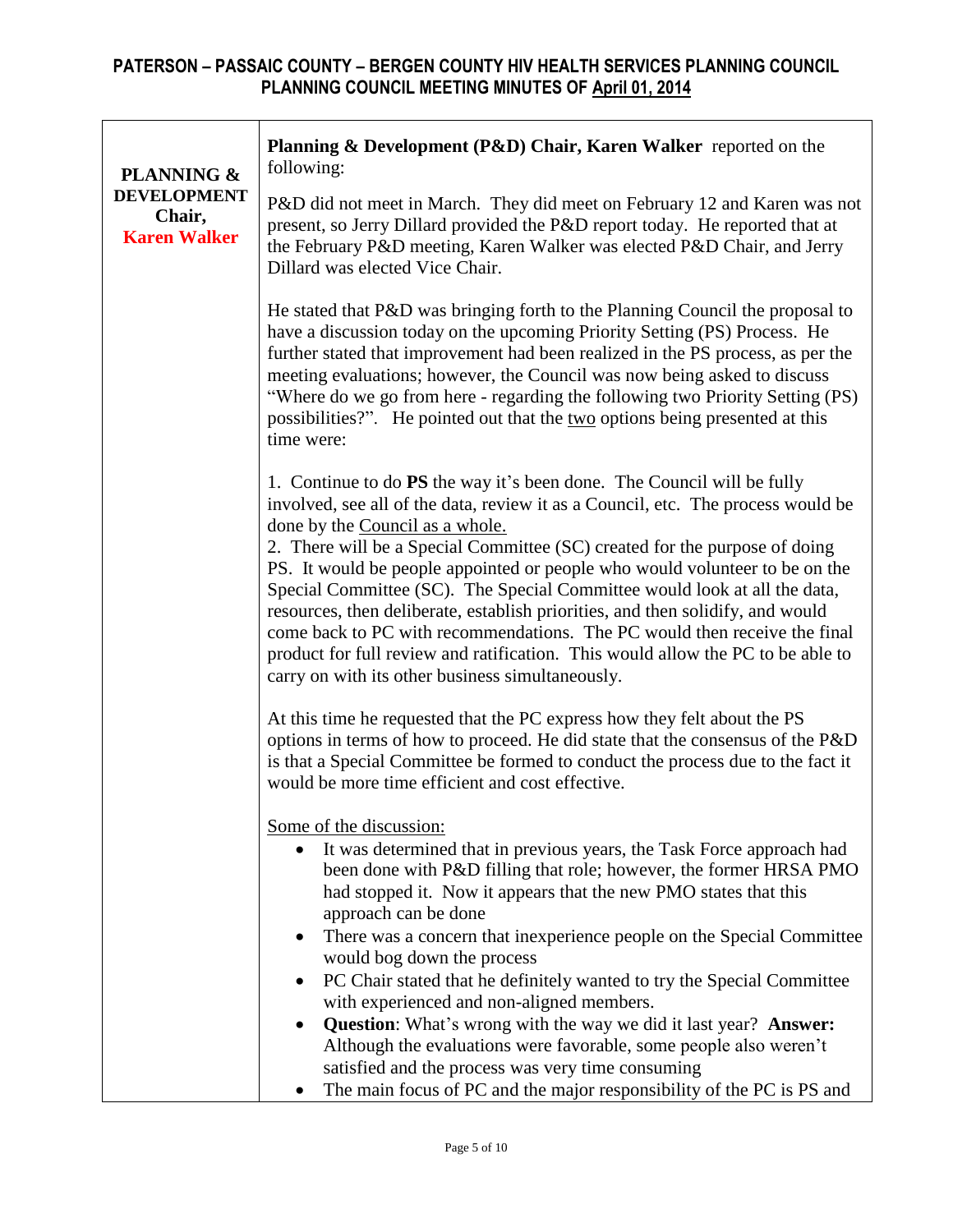|                                                               |                             | although data may not change, the Council members do<br>Some believed that with the history of the PC, having a SC coming<br>back to the PC will take much more time<br>There was much discussion on not changing the process, but shortening<br>the process to <u>one day</u> .<br>The comment was made that one day was tried last year, but turned into<br>two days, which allowed the process to be complete<br>Recommended that since a Special Committee is working with other<br>PCs; the<br>Chair and Office of Grantee go and visit them to learn more about the<br>process $\&$ see how it works.<br>Questions were raised on how many times the Special Committee<br>would meet. There were no known answers.<br>Suggested, again, that those looking into other TGAs, find out how they<br>$\bullet$<br>have been inclusive in using Special Committee and how they met the<br>needs of HRSA.<br>It was stated that the process of this TGA allowed a better<br>understanding of the process with other TGAs.<br>Maybe the way the PC can save time is to vote for the PS outcome to<br>cover more than one year.<br>Provi Zeno-Martinez moved and $2^{nd}$ by Mark Anderson to table the Priority<br>Setting (PS) discussion until after Hudson County meeting Vote: 17 Yes, 0 NO |             |      |        |  |  |  |
|---------------------------------------------------------------|-----------------------------|------------------------------------------------------------------------------------------------------------------------------------------------------------------------------------------------------------------------------------------------------------------------------------------------------------------------------------------------------------------------------------------------------------------------------------------------------------------------------------------------------------------------------------------------------------------------------------------------------------------------------------------------------------------------------------------------------------------------------------------------------------------------------------------------------------------------------------------------------------------------------------------------------------------------------------------------------------------------------------------------------------------------------------------------------------------------------------------------------------------------------------------------------------------------------------------------------------------------------------------------------------------------------------------------|-------------|------|--------|--|--|--|
| <b>Old Business/New</b><br><b>Business</b>                    |                             | There was no Old or New Business discussed.                                                                                                                                                                                                                                                                                                                                                                                                                                                                                                                                                                                                                                                                                                                                                                                                                                                                                                                                                                                                                                                                                                                                                                                                                                                    |             |      |        |  |  |  |
|                                                               |                             | <b>Action to be Taken</b>                                                                                                                                                                                                                                                                                                                                                                                                                                                                                                                                                                                                                                                                                                                                                                                                                                                                                                                                                                                                                                                                                                                                                                                                                                                                      | Responsible | Open | Closed |  |  |  |
| <b>Networking</b><br>&<br><b>Community</b><br><b>Check-in</b> | $\bullet$<br>$\bullet$<br>٠ | Mark Anderson reminded the Council that the kickoff for the Buddies AIDS<br>Walk Extravaganza was this Friday April 4, at the Loft. AIDS Walk is May 4<br>2014. Also, Jansen Therapeutics, a division of Johnson & Johnson, was a<br>\$100,000 sponsor for the Walk this year.<br>Jerry Dillard, stated that there are a number of agency Executive Directors<br>throughout NJ, who are coming together to look at the impact of Ryan White<br>and the ACA. One meeting will be on April 10 and another on May 5. Both are<br>by invitation only.<br>Nick Kubisky printed out several articles that he believes will be beneficial to<br>PC members. (1) Stigma (2) Using web-based outreach to reach high-risk rural<br>populations, (3) How the HIV Community uses Reddit. He will provide the<br>links to MJ who will provide to PC.<br>Jerry Dillard, a NJ Stigma workgroup will be convening on April 14, anyone<br>wanting to participate on this workgroup can call in on 800-868-1123, passcode,<br>31227052.                                                                                                                                                                                                                                                                          |             |      |        |  |  |  |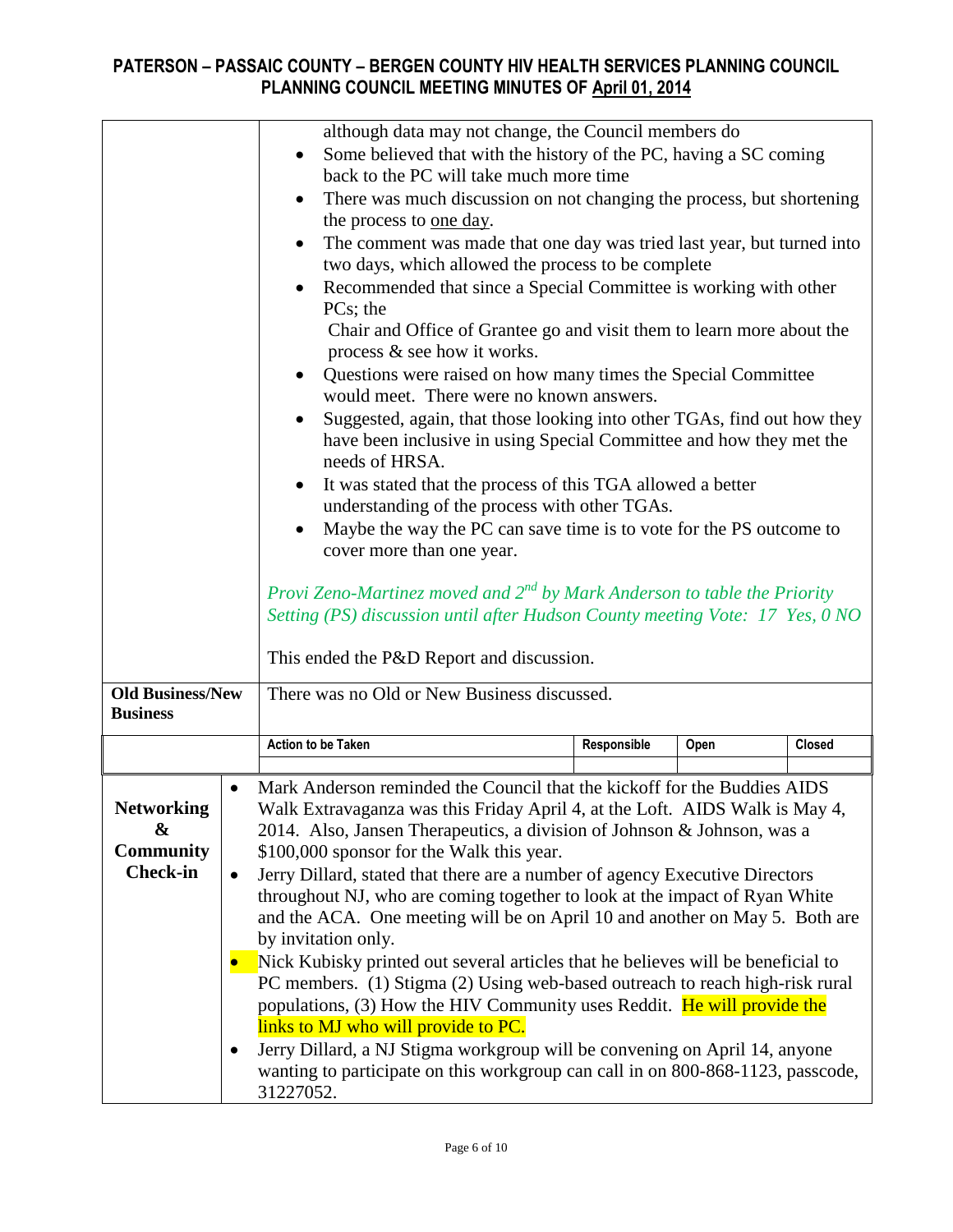|                                                                                                                                                                                                                                                                                                                                                                                                                                                                                                                                                                                                   | Sonya Franklin-Thompson reminded Testing Agencies that on April 28 – There<br>$\bullet$<br>will be a Coordinators meeting in Princeton, 760 Alexander Road, 9:00 a.m. -<br>3:00 p.m. RSVP to Joanne Corbo. Contact your PMO for any questions.<br>Provi Zeno-Martinez reminded all Providers: Everyone that has clients (single<br>adults) with Medicaid to please check their eligibilities. There is an issue of<br>those who are single without SSI. They need to be closed out in one program<br>and opened in another. Some should have been shifted, but were not. |                          |        |                         |  |  |  |  |  |
|---------------------------------------------------------------------------------------------------------------------------------------------------------------------------------------------------------------------------------------------------------------------------------------------------------------------------------------------------------------------------------------------------------------------------------------------------------------------------------------------------------------------------------------------------------------------------------------------------|--------------------------------------------------------------------------------------------------------------------------------------------------------------------------------------------------------------------------------------------------------------------------------------------------------------------------------------------------------------------------------------------------------------------------------------------------------------------------------------------------------------------------------------------------------------------------|--------------------------|--------|-------------------------|--|--|--|--|--|
| <b>Action to be Taken</b>                                                                                                                                                                                                                                                                                                                                                                                                                                                                                                                                                                         |                                                                                                                                                                                                                                                                                                                                                                                                                                                                                                                                                                          | <b>Responsible Party</b> | Open   | <b>Closed</b>           |  |  |  |  |  |
|                                                                                                                                                                                                                                                                                                                                                                                                                                                                                                                                                                                                   | <b>Provide MJ links to sites for articles</b>                                                                                                                                                                                                                                                                                                                                                                                                                                                                                                                            | <b>N. Kubisky</b>        | 4/1/14 | $\overline{\mathbf{x}}$ |  |  |  |  |  |
| <b>Public</b><br><b>Public</b><br><b>Comments</b><br>Khalilah had statements about: (1) the 340B, on when would it be implemented<br>by the PC?; (2) believe announcements should be placed on bulletin board; (3)<br>Removal – How to address what's an excused absence?; (4) recommended:<br>Consensus Based Decision Making Process might be utilized here PC. It's good<br>for everybody.<br>Stephanie Gomez introduced herself to the PC. She is the new Prevention<br>worker at CAPCO<br>Heather Estrada, guest, introduced herself. She was invited by Kathleen<br>$\bullet$<br>DeMichele. |                                                                                                                                                                                                                                                                                                                                                                                                                                                                                                                                                                          |                          |        |                         |  |  |  |  |  |
| <b>Action to be Taken</b>                                                                                                                                                                                                                                                                                                                                                                                                                                                                                                                                                                         |                                                                                                                                                                                                                                                                                                                                                                                                                                                                                                                                                                          | <b>Responsible Party</b> | Open   | <b>Closed</b>           |  |  |  |  |  |
|                                                                                                                                                                                                                                                                                                                                                                                                                                                                                                                                                                                                   |                                                                                                                                                                                                                                                                                                                                                                                                                                                                                                                                                                          |                          |        | $\overline{\mathbf{X}}$ |  |  |  |  |  |
| <b>Motion to</b><br><b>Adjourn</b>                                                                                                                                                                                                                                                                                                                                                                                                                                                                                                                                                                | Motion #2: Karen Walker, Moved and $2^{nd}$ by Mark Anderson that the meeting<br>be adjourned. The Vote was unanimous.<br>The Meeting adjourned at 3:30 p.m. People were reminded to get passes from<br>Jaimi Rodriguez for free parking and to turn in their meeting evaluations.<br><b>Next Meeting: - Meeting place: Hamilton Club, corner of Church &amp; Ellison.</b><br>Lunch at 11:30 a.m. and meeting starts at Noon.                                                                                                                                            |                          |        |                         |  |  |  |  |  |

#### **OPEN Actions from Previous Meetings**

| Of Extractions in one internal meetings                                          |                          |             |               |
|----------------------------------------------------------------------------------|--------------------------|-------------|---------------|
| <b>Action to be Taken</b>                                                        | <b>Responsible Party</b> | <b>Open</b> | <b>Closed</b> |
| <b>Provide latest HRSA Primer to PC</b>                                          | Millie I.                | 2/4/14      |               |
| <b>Provide list of Coverages to Council via MJ. 4/1/14 - MJ resend</b><br>to PC  | Provi Z-M                | 2/4/14      |               |
| Send recruitment flyer to PC electronically when available<br>4/1/14 entire kit. | Admin                    | 2/4/14      |               |

# **CLOSED Actions from 4/1/14 Meeting**

| <b>BUT AT A</b><br>Refer<br>DС<br>Newspaper<br>to<br>suggestions<br>' XT                          | .             | <b>COL</b><br>74 |      |
|---------------------------------------------------------------------------------------------------|---------------|------------------|------|
| M.<br>to<br><u>Jfilization</u><br><b>Council</b><br>distribution :<br>to<br><b>Report</b><br>for. | <b>Fillie</b> | - 17             | 21 T |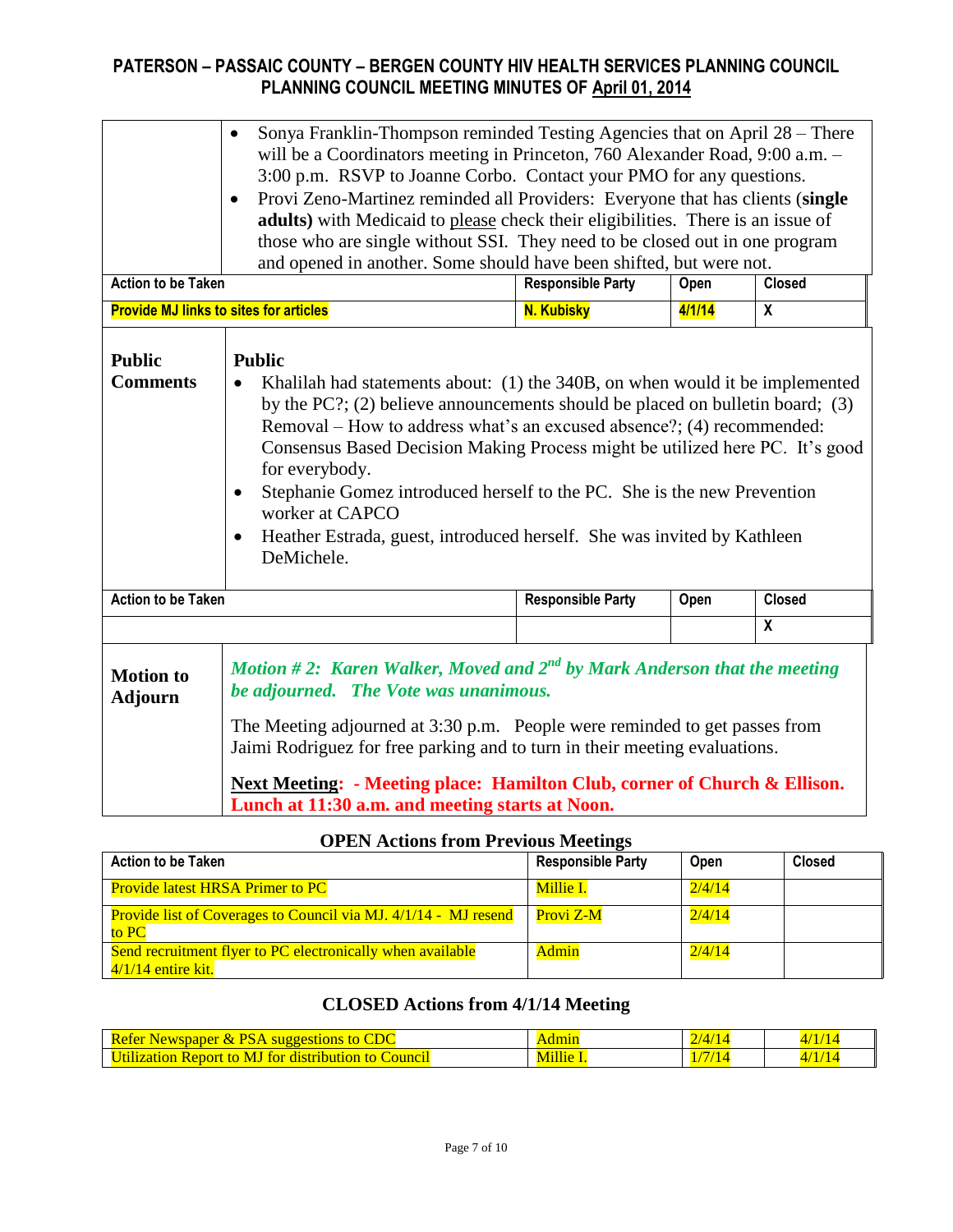## **UTILIZATION REPORT Attachment A**

Grantee Report

Final Utilization Report - FY 2013

**PC Meeting 4/1/2014** 

| Ryan White                                   | Utilization by |
|----------------------------------------------|----------------|
| Service Categories                           | Percentage     |
|                                              |                |
| Primary Medical Care/Adherence               | 100%           |
| Substance Abuse Couseling                    | %86            |
| EIS                                          | 93%            |
| <b>Case Management</b>                       | 100%           |
| Clinical Case Management/Treatment Adherence | 100%           |
| Mental Health Counseling                     | %96            |
| <b>Oral Health</b>                           | 100%           |
| Housing Services                             | 100%           |
| Transportation Serv.                         | 100%           |
| Food & Nutrition Serv.                       | 100%           |
| Client Advocacy - Legal Service              | 100%           |
| <b>Outreach &amp; Health Ed.</b>             | 100%           |
| Psycho-Social Group                          | 100%           |
| Emergency Financial Assisstance              | %98            |
|                                              |                |
| Site visits for FY-2013 completed            |                |

| MA                        | Utilization by |
|---------------------------|----------------|
| Service Categories        | Percentage     |
|                           |                |
| Substance Abuse Couseling | %66            |
| <b>Case Management</b>    | 100%           |
| Outreach & Health Ed.     | 100%           |
|                           |                |

Page 8 of 10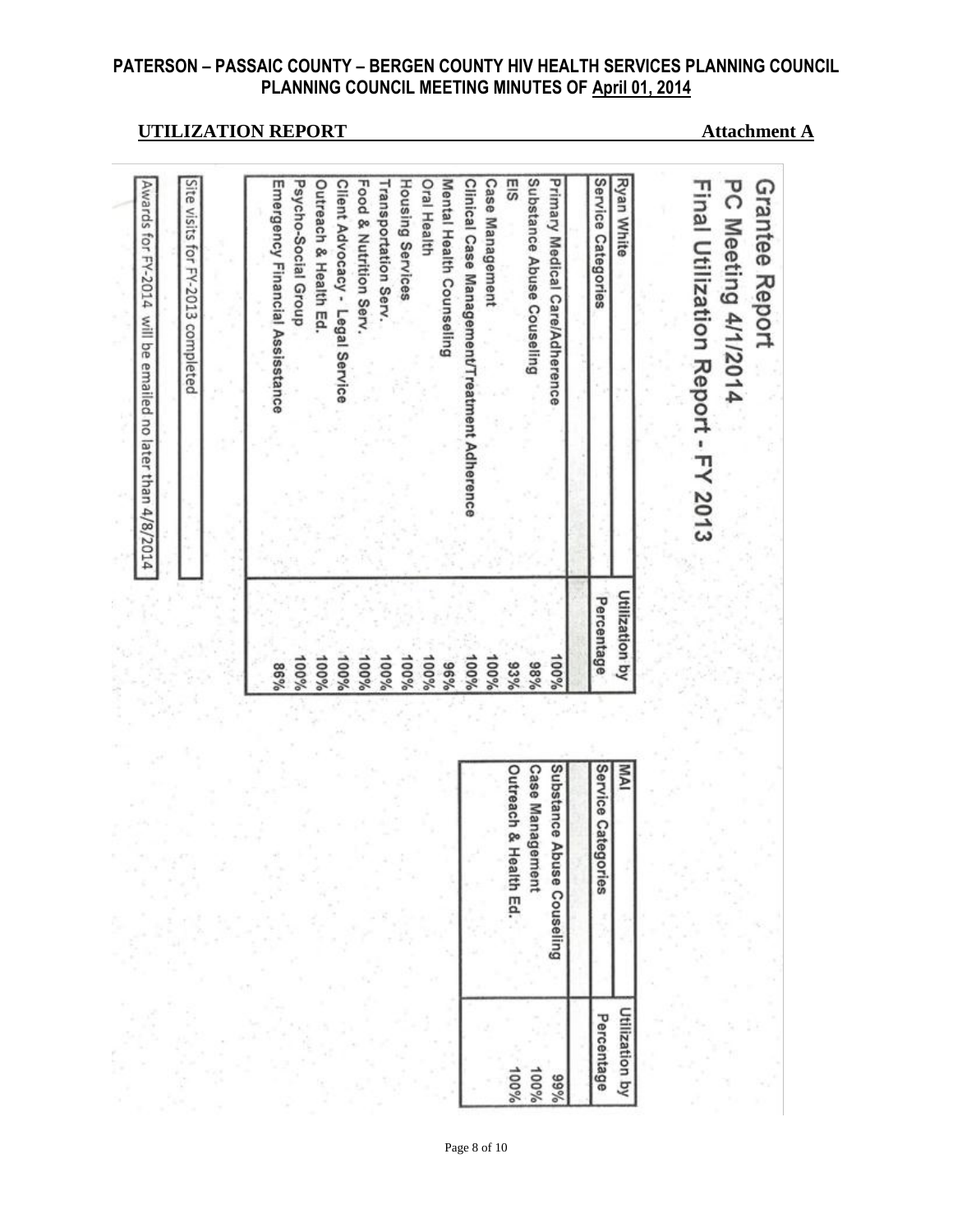|  | PLANNING COUNCIL ATTENDANCE RECORD          |                |                         |                         |             |                         |                         |                         |                |                         |                         |                         |                         |
|--|---------------------------------------------|----------------|-------------------------|-------------------------|-------------|-------------------------|-------------------------|-------------------------|----------------|-------------------------|-------------------------|-------------------------|-------------------------|
|  | <b>Member Name/BD</b>                       | 4/2/2013       | 6/4/2013                | 2102/8/11               | 7/10/2013 * | 7/30/2013               | 9/10/2013               | DOC - 10/15             | 11/12/13       | 2/3/13                  | 1/7/14                  | 2/4/14                  | 4/1/14                  |
|  | 3/12P<br>1 Anderson, Mark                   |                | $\mathsf{P}$            | İΑ                      |             | P                       | P                       | P                       | P              | P                       | A                       | A                       | $\overline{P}$          |
|  | 2Boatwright, Anjettica                      |                |                         |                         |             |                         | P                       | $\overline{\mathsf{P}}$ | $\overline{P}$ | $\overline{\mathsf{P}}$ | $\overline{\mathsf{P}}$ | $\overline{\mathsf{P}}$ | $\overline{\mathbf{o}}$ |
|  | 3Brown, Marie (MB)<br>$6/23$ P              |                | $\overline{O}$          | P                       | P           | P                       | P                       | P                       | <b>P/A</b>     | ΙP                      | P                       | $\mathsf{P}$            | P                       |
|  | 4Buscher, Paul<br>11/3P                     |                | P                       | $\mathbf P$             |             | Ō                       | P                       |                         | $\overline{P}$ | ΙP                      | O                       | $\mathsf{P}$            | $\overline{O}$          |
|  | 5DeMichele, Kathleen                        |                |                         |                         |             |                         | P                       | $\mathsf P$             | $\overline{P}$ | P                       | P                       | $\mathsf{P}$            | P                       |
|  | 6 Dillard, Jerry (JD)<br>11/27P             |                | P                       | $\mathbf P$             | P           | $ {\mathsf P} $         | P                       | $\mathbf P$             | $\overline{P}$ | P                       | P                       | $\mathsf{P}$            | P                       |
|  | 7 Fischetti, Tom (TF)<br>2/22A              |                | P                       | P                       |             | P                       | A                       |                         | $\mathsf P$    | P                       | A                       | $\circ$                 | A                       |
|  | 8 Franklin-Thompson, Sonya                  |                | L                       | Ō                       | A           | P                       | P                       | P                       | $\overline{P}$ | P                       | P                       | L                       | P                       |
|  | 12/4 P<br>9 Fray, LeRoy (LF)                |                | P                       | P                       |             | P                       | O                       | P                       | $\mathsf P$    | P                       | O                       | $\mathsf{P}$            | $\mathbf{o}$            |
|  | 10 Frederick, John (JF)<br>12/4             |                | O                       | $\overline{O}$          |             | Ō                       | P                       | P                       | $\overline{O}$ | P                       | O                       | $\overline{O}$          | P                       |
|  | $1/13$ P<br>11 Frenkian, Jessica            |                | P                       | P                       |             | A                       | P                       | P                       | $\overline{P}$ | A                       | P                       | A                       | P                       |
|  | 9/26P<br>12 Halstead, Elaine                |                | P                       | L                       |             | L                       | P                       | P                       | $\overline{P}$ | P                       | P                       | $\mathsf{P}$            | $\overline{O}$          |
|  | 7/14 P<br>13 Kelly, Gregory (GK)            |                | P                       | Þ                       |             | P                       | P                       | P                       | $\mathbf P$    | P                       | P                       | P                       | P                       |
|  | 14 Kubisky, Nick (NK)                       |                |                         |                         |             |                         |                         |                         |                |                         |                         |                         | P                       |
|  | 15 Love, Troy (TL)<br>$7/20$ P              |                | <b>AP</b>               | AP                      |             | L                       | L                       | P                       | P              | P                       | A                       | <b>AL</b>               | L                       |
|  | 16 Marshall, Edward EM<br>2/17P             |                | P                       | P                       |             | P                       | O                       | $\mathsf P$             | $\mathsf P$    | P                       | O                       | P                       | $\mathbf{o}$            |
|  | 17 Nelson, Richard                          | P              | $\circ$                 | P                       | P           | P                       | $\overline{O}$          | P                       | P              | P                       | P                       | $\mathsf{P}$            | P                       |
|  | 18 Nelson-lvy, Donna DNI) 3/16 P            |                | P                       | P                       |             | $\mathsf{P}$            | P                       | P                       | AP             | ΙP                      | A                       | $\mathsf{P}$            | P                       |
|  | 12/19 <sub>P</sub><br>19 Persaud, Paul (PP) |                | O                       | P                       | Р           | P                       | P                       | P                       | P              | O                       | P                       | P                       | P                       |
|  | 20 Price, Gloria (GP)                       |                |                         |                         |             |                         |                         |                         |                |                         |                         |                         | $\overline{O}$          |
|  | $7/30$ P<br>21 Robinson, Dora (DR)          |                | $\circ$                 | O                       |             | O                       | Ō                       | P                       | $\mathsf P$    | $\Omega$                | P                       | $\mathsf{P}$            | $\overline{O}$          |
|  | 22 Rodriguez, Freddy (FR) 10/27 P           |                | O                       | P                       | P           | P                       | P                       | P                       | P              | P                       | O                       | $\circ$                 | Ō                       |
|  | 23 Santiago, Jorge                          |                |                         |                         |             |                         |                         |                         |                |                         |                         |                         | P                       |
|  | 24 Sonye, Ron                               |                |                         |                         |             |                         |                         |                         |                |                         |                         |                         | P                       |
|  | 25 Smith, Linda (LS)<br>8/18P               |                | P                       | A                       |             | P                       | P                       | P                       | $\mathsf P$    | P                       | P                       | A                       | $\mathbf O$             |
|  | $6/11$ L<br>26 Tenebruso, Paula             |                | P                       | $\overline{P}$          |             | P                       | P                       | $\overline{P}$          | $\mathsf P$    | A                       | A                       | A                       | A                       |
|  | 27 Walker, Karen (KW)<br>$9/24$ P           |                | P                       | Þ                       | P           | P                       | A                       |                         | $\mathbf P$    | Þ                       | P                       | P                       | L                       |
|  | 28 Zeno-Martinez, Providencia 9/2 A         |                | P                       | $\mathsf P$             |             | P                       | $\overline{O}$          | P                       | $\mathsf{P}$   | P                       | lO.                     | P                       | P                       |
|  |                                             |                |                         |                         |             |                         |                         |                         |                |                         |                         |                         |                         |
|  |                                             |                |                         |                         |             |                         |                         |                         |                |                         |                         |                         |                         |
|  | <b>Members Present</b>                      | 20             | 17                      | 18                      |             | 19                      | 19                      | 22                      | 24             | 23                      | 13                      | 15                      | 17                      |
|  | <b>Alternates Present</b>                   | $\overline{2}$ | $\mathbf{2}$            | $\overline{\mathbf{3}}$ |             | $\overline{2}$          | $\overline{2}$          |                         | $\overline{2}$ | $\mathbf 1$             | $\vert$                 | $\overline{I}$          | $\mathbf 2$             |
|  | <b>Alternate Pool</b>                       | 0              | 0                       | $\bf{0}$                |             |                         |                         |                         |                |                         | $\mathbf{0}$            | $\mathbf{0}$            | $\pmb{0}$               |
|  | <b>Public Present</b>                       | $\overline{2}$ | $\overline{\mathbf{4}}$ | $\vert$                 |             | $\overline{2}$          |                         |                         | 8              | 3                       | $\vert$                 | $\overline{\mathbf{3}}$ | 4                       |
|  | <b>Absent</b>                               | $\mathbf 1$    | $\overline{I}$          | 6 <sup>1</sup>          |             |                         |                         |                         |                | $\overline{2}$          | 6 <sup>1</sup>          | $\mathbf{3}$            | 9                       |
|  | <b>Other</b>                                | 3              |                         |                         |             | $\overline{\mathbf{3}}$ | $\overline{\mathbf{3}}$ |                         |                | 6 <sup>1</sup>          | $\vert$                 | 4                       |                         |
|  | <b>Key</b>                                  |                |                         |                         |             |                         |                         |                         |                |                         |                         |                         |                         |
|  | <b>P-Present A-Alternate</b>                |                |                         |                         |             |                         |                         |                         |                |                         |                         |                         |                         |
|  | O-Absent L-Late RES-Resigned                |                |                         |                         |             |                         |                         |                         |                |                         |                         |                         |                         |
|  | * Special Meeting                           |                |                         |                         |             |                         |                         |                         |                |                         |                         |                         |                         |
|  | $r =$ removed                               |                |                         |                         |             |                         |                         |                         |                |                         |                         |                         |                         |